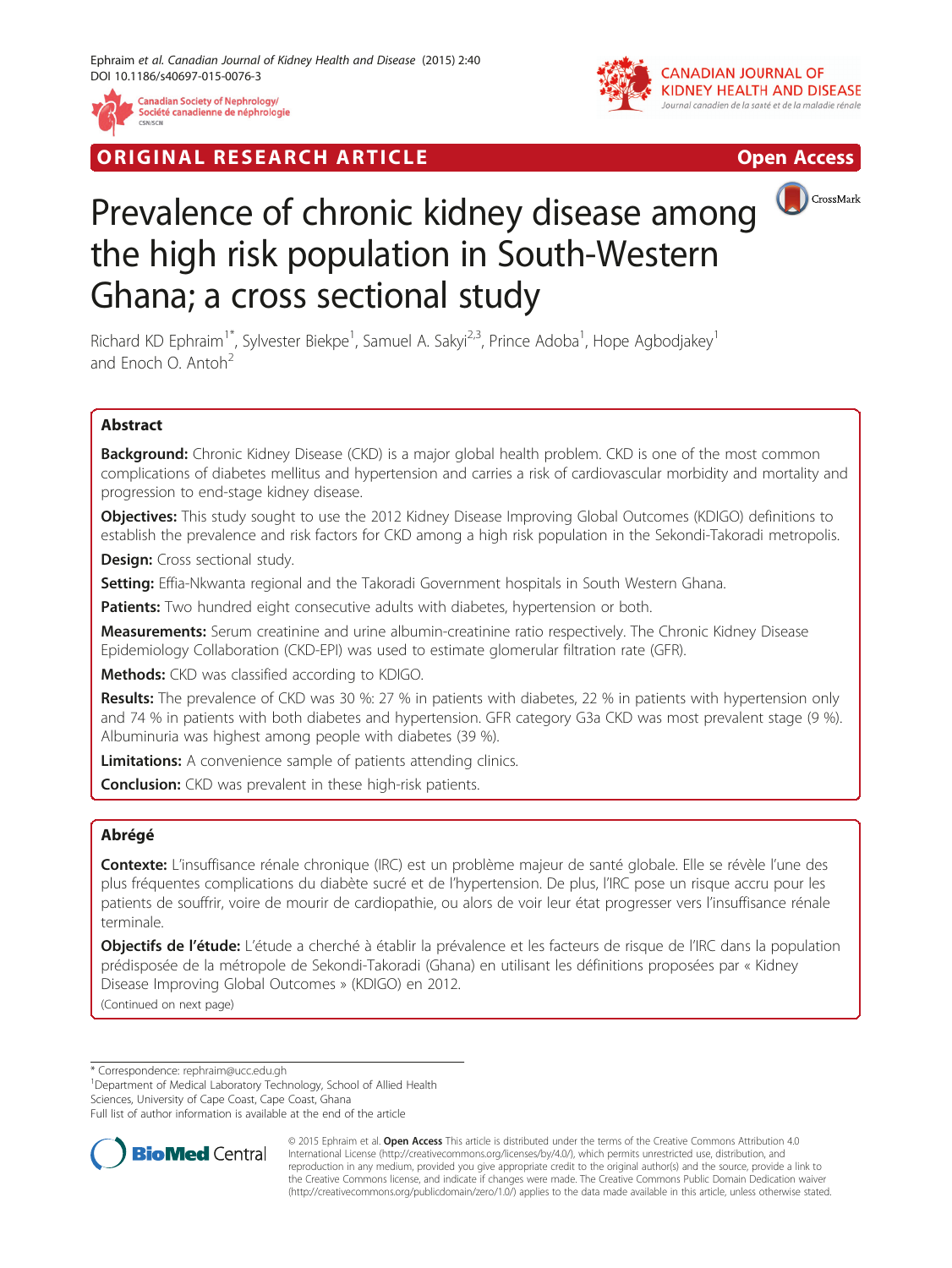Type d'étude: Il s'agit d'une étude transversale.

Contexte de l'étude: L'étude a été effectuée sur des patients de l'hôpital régional Effia-Nkwanta et de l'hôpital gouvernemental de Takoradi, dans le sud-ouest du Ghana.

Patients: L'étude était constituée d'une cohorte de 208 adultes atteints de diabète, d'hypertension ou d'une comorbidité.

Mesures: Le rapport albumine-créatinine dans l'urine ainsi que le taux de créatinine sérique ont été mesurés, puis le débit de filtration glomérulaire (GFR) a été déterminé à l'aide de l'équation du « Chronic Kidney Disease Epidemiology Collaboration » (CKD-EPI).

Méthodologie: L'IRC a été déterminée selon les critères de KDIGO.

Résultats: À la suite de cette étude, la prévalence d'IRC a été établie à 30 % parmi les patients de la cohorte. Elle s'établissait à 27 % chez les patients atteints de diabète seulement, 22 % chez les patients atteints d'hypertension seulement et de 74 % chez les patients présentant à la fois du diabète et de l'hypertension. Le stade d'IRC (9 %) le plus prévalent était de catégorie G3a. La prévalence d'albuminurie était plus élevée chez les patients diabétiques (39 %).

Limites de l'étude: Il s'agit d'un échantillon de commodité formé de patients fréquentant les deux cliniques mentionnées plus haut.

Conclusions: La prévalence d'insuffisance rénale chronique était plus élevée chez ce groupe de patients considérés à haut risque.

#### Background

Chronic Kidney Disease (CKD) is defined as abnormalities of kidney structure or function, present for more than 3 months, with implications for health [[1, 2\]](#page-6-0). It is characterized by either decreased glomerular filtration rate (GFR) or albuminuria, or both, and carries a risk of cardiovascular morbidity and mortality and progression to end-stage renal disease (ESRD) [[3\]](#page-6-0). Chronic kidney disease is thought to be prevalent in sub-Saharan Africa and to be a major public health problem [[4\]](#page-6-0). Resources for recognition and management aiming at reduction in progression are limited, and resources for the treatment of ESRD severely limited [\[4](#page-6-0)].

Chronic kidney disease (CKD) is one of the most common complications of diabetes mellitus [\[5](#page-6-0)] and hypertension [\[5](#page-6-0)]. Screening for CKD is not routinely performed in many diabetic clinics in sub-Saharan Africa because of limited human resource, diagnostic facilities and the cost of the tests [\[5](#page-6-0)–[7\]](#page-6-0).

Several studies within sub-Saharan Africa have examined the prevalence of CKD in people at high risk, including those with diabetes and hypertension. Janmohamed et al., [[7](#page-6-0)] recorded 84 % prevalence in adult outpatients with diabetes in Tanzania, and Osafo et al. [\[8](#page-6-0)] showed a CKD prevalence of 47 % among Ghanaian patients, mainly from the Greater Accra region, with hypertension. In addition, Sumaili et al., [[9](#page-6-0)] recorded 44 % prevalence in patients with hypertension, 39 % in those with diabetes; 16 % in people with obesity and 12 % in those who had human immunodeficiency virus (HIV) or acquired immunodeficiency syndrome (AIDS). We used the 2012 guidelines of

the kidney disease improving global outcomes (KDIGO) to classify CKD among patients with diabetes, hypertension and both and also identified the associated risk factors for CKD in the Sekondi-Takoradi metropolis in south western Ghana.

### Methods

#### Study design and study site

A cross-sectional study was conducted at the outpatient diabetes and hypertension clinics of the Effia-Nkwanta Regional hospital (ERH) and the Takoradi Government Hospital (TGH) in the Sekondi-Takoradi metropolis between December 2012 and May 2013. These serve as the major healthcare facilities in the metropolis providing primary, secondary and tertiary healthcare services for a population of 445,000. The healthcare system is accessible to those who contribute or pay the minimum of GH 20.0 yearly premium, equivalent to about three times the daily minimum wage of GH 6.0; about 66 % of the population is covered. In Ghana, patients with diabetes or hypertension receive specialized care in teaching, regional or municipal hospitals since they are the only facilities with the capacity to diagnose and manage this condition. Sekondi-Takoradi is the administrative capital of the Western Region. It has a land area of  $385 \text{ km}^2$  and is located in the South-Western part of Ghana and about 242 km west of Accra, the capital city of Ghana.

#### Inclusion and exclusion criteria

We enrolled eligible adult (>18 years) outpatients receiving medical care at the diabetes and hypertension clinics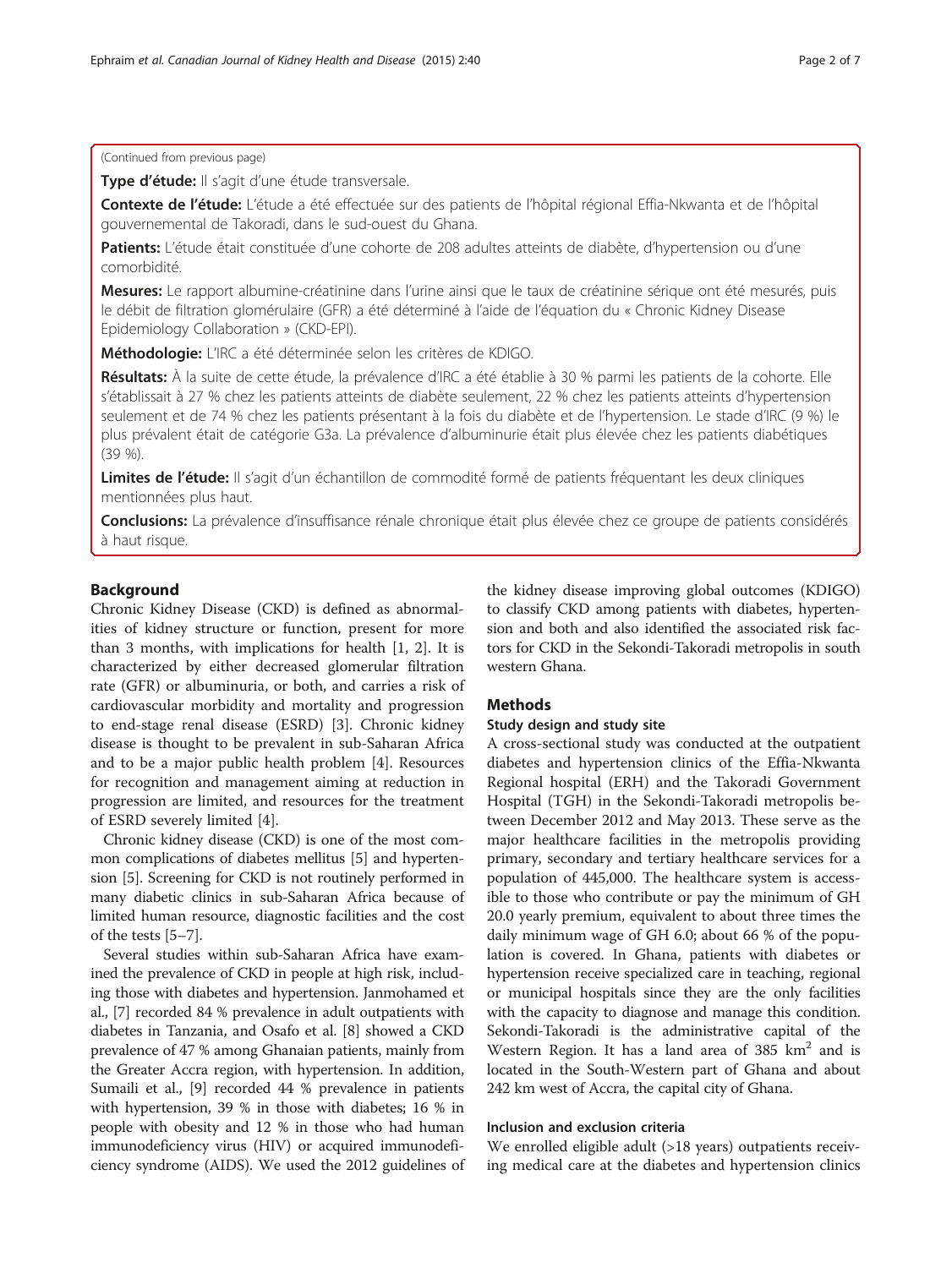<span id="page-2-0"></span>

of the hospitals during the study period. Patients diagnosed with high blood pressure or on anti-hypertensive drugs, diabetes or both hypertension and diabetes were included in this study. We excluded patients with other kidney diseases (such as glomerulonephritis, vasculitis, kidney infection, connective tissue disease or adult polycystic kidney disease), those undergoing peritoneal or hemodialysis, and those with inflammatory bowel disease or rheumatoid arthritis. We also excluded people with known hepatitis B or C and HIV/AIDS.

### Patient screening, recruitment and data collection

We screened 382 consecutive patients with diabetes, hypertension or both who visited the outpatient department of the two hospitals for routine evaluation. Diabetes was defined as a diagnosis of diabetes or taking a hypoglycaemic drug, and hypertension as a diagnosis of hypertension or taking an anti-hypertensive drug. Information on age, gender, fasting blood glucose, body mass index (BMI), systolic blood pressure and diastolic blood pressure, medication used, duration on medication, and duration of diabetes was obtained using a pre-tested questionnaire and the patient medical records.

#### Measurement of blood pressure

Trained personnel used a mercury sphygmomanometer (ACCOSON, England) with a standard or a large cuff, appropriate to the patient's size, to measure blood pressure after patients rested for 5 min, in accordance with recommendations of the American Heart Association Council on High Blood Pressure Research [[10](#page-6-0)]. We report mean values of duplicate measurements.

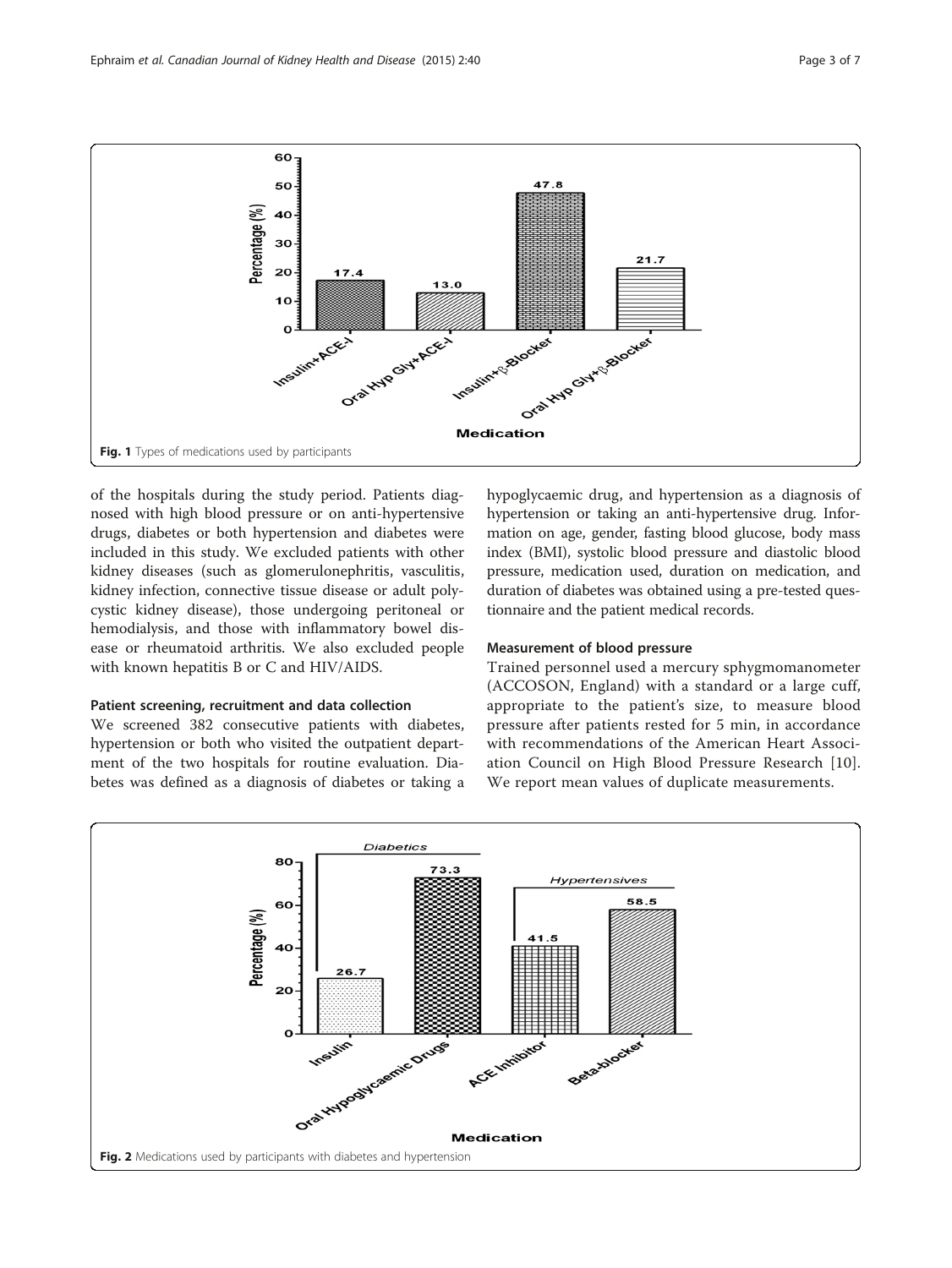### <span id="page-3-0"></span>Body mass index (BMI)

Height (nearest centimetre) and weight (nearest 0.1 kg), without shoes and in light clothing were measured. Participants were weighed on a bathroom scale (Zhongshan Camry Electronic Co. Ltd, Guangdong, China) and their height measured with a wall-mounted ruler. BMI was calculated by dividing weight (kg) by height squared  $(m<sup>2</sup>)$ , and categorized according to WHO criteria into normal weight (BMI 18.5–24.9), underweight (<18.5), overweight (25.0–29.9), obese (30.0–39.9) [\[11](#page-6-0)].

#### Blood sample collection and processing

A 4 ml venous blood sample was collected from each participant and 1 and 3 ml were dispensed into a fluoride oxalate tube and a serum gel separator tube respectively. After centrifugation at 1500 g for 3 min, the plasma and serum were stored in cryovials at −80 °C until assays were performed.

#### Biochemical analysis

Plasma fasting blood sugar (FBS), serum urea and creatinine were estimated using automated chemistry analyzer (Selectra JR). Estimated glomerular filtration rate (eGFR) was calculated using the CKD-EPI equation using the coefficients for black ethnicity in all [\[12](#page-6-0)].

#### Urine sample collection and processing

Urine protein was quantitatively estimated using the method of [[13\]](#page-6-0). Estimation of urine creatinine was done using automated analyzer (ENVOY500/BT 3000 chemistry analyzer. Urine protein-creatinine ratio (uPCR) was calculated by the following formula:  $\mu$ PCR (mg/mmol = urine protein (mg/dl)/urine creatinine (mmol/dl). The urine protein/creatinine ratio (uPCR) was reported as mg/ mmol. Resources were not available to measure albuminuria. The relationship between uACR and uPCR is not a simple one, so we did not attempt to convert between the two [\[14](#page-6-0)]. Instead we report uPCR in uACR categories, recognizing that this leads to overestimation of the proportions of patients with problems.

## Statistical analysis

Analysis was performed using Graphpad prism version 5.0 (GraphPad software, San Diego California USA, [www.graphpad.com\)](http://www.graphpad.com). Two-sample Student's  $t$  test and chi-squared or Fisher's exact test, as appropriate, and one-way analysis of variance (ANOVA) were used to compare groups. A *P*-value  $\leq 0.05$  was considered statistically significant.

#### Ethical considerations

The study was approved by the University of Cape Coast institutional review board (UCC/IRB) and the committee of ethics of TGH and ERH. Written informed consent was obtained from all participants.

## Funding

Study procedures including collection of clinical data and the laboratory tests were funded by the authors.

## Results

We screened 382 consecutive patients, of whom 76 were less than 18 years, and 67 declined to participate: of the 239 consenting participants, 208 provided both blood and urine samples (i.e., 87 % with complete data) and are the subject of this report. Mean age was 60 and 71 % were female (Table 1); blood pressure was higher in participants with known hypertension. The distribution of body weight did not vary with diagnosis (diabetes,

| Table 1 Demographic, clinical and biochemical characteristics |
|---------------------------------------------------------------|
| of study participants stratified by clinical conditions       |

| Variable                                  | <b>Diabetes</b><br>$(n = 120)$ | Hypertension<br>$(n = 65)$ | Hypertension and<br>diabetes ( $n = 23$ ) | $P$ -value |
|-------------------------------------------|--------------------------------|----------------------------|-------------------------------------------|------------|
| Age (years)                               | $60.2 \pm 10.1$                | $60.8 \pm 9.5$             | $60.7 \pm 8.6$                            | 0.913      |
| Age group (years)                         |                                |                            |                                           |            |
| < 40                                      | 5(4.2)                         | 1(1.5)                     | 0(0.0)                                    |            |
| $40 - 49$                                 | 11(9.2)                        | 8(12.3)                    | 1(4.3)                                    |            |
| $50 - 59$                                 | 38 (31.7)                      | 16 (24.6)                  | 9(39.1)                                   |            |
| $60 - 69$                                 | 44 (36.7)                      | 27(41.5)                   | 9(39.1)                                   |            |
| $\geq 70$                                 | 22 (18.3)                      | 13 (20.0)                  | 4(17.4)                                   |            |
| Sex                                       |                                |                            |                                           |            |
| Male                                      | 32 (26.7)                      | 21(32.3)                   | 7(30.4)                                   |            |
| Female                                    | 88 (73.3)                      | 44 (67.7)                  | 16 (69.6)                                 | 0.795      |
| Disease Duration $5.4 \pm 2.4$<br>(years) |                                | $5.2 \pm 2.3$              | $6.3 \pm 3.4$                             | 0.192      |
| Disease Duration Category                 |                                |                            |                                           |            |
| < 5                                       | 51(42.5)                       | 30(46.2)                   | 8(34.8)                                   |            |
| $5 - 10$                                  | 65 (54.2)                      | 32 (49.2)                  | 13 (56.5)                                 |            |
| >10                                       | 4(3.3)                         | 3(4.6)                     | 2(8.7)                                    | 0.721      |
| FBG (mmol/l)                              | $9.7 \pm 3.7$                  | $5.8 \pm 1.4$              | $13.4 \pm 4.7$                            | < 0.001    |
| SBP (mmHg)                                | $130.3 +$<br>15.1              | $145.7 \pm 22.8$           | $160.0 \pm 17.8$                          | < 0.001    |
| DBP (mmHg)                                | $75.1 \pm 8.7$                 | $85.2 \pm 10.2$            | $94.8 \pm 12.0$                           | < 0.001    |
| BMI ( $kg/m2$ )                           | $27.5 \pm 5.2$                 | $27.4 \pm 5.0$             | $27.7 \pm 5.6$                            | 0.966      |
| BMI Category n(%)                         |                                |                            |                                           |            |
| Underweight                               | 3(2.5)                         | 1(1.5)                     | 0(0.0)                                    |            |
| Normal                                    | 34 (28.3)                      | 19 (29.2)                  | 10(43.5)                                  |            |
| Overweight                                | 48 (40.0)                      | 29 (44.6)                  | 6(26.1)                                   |            |
| Obese                                     | 35 (29.2)                      | 16 (24.6)                  | 7(30.4)                                   | 0.672      |
| eGFR,<br>mL/min/1.73 $m2$                 | $82 \pm 32$                    | $76 \pm 26$                | $61 \pm 39$                               | 0.012      |

FBG fasting blood glucose, BMI body mass index, ACE angiotensin converting enzyme, eGFR estimated glomerular filtration rate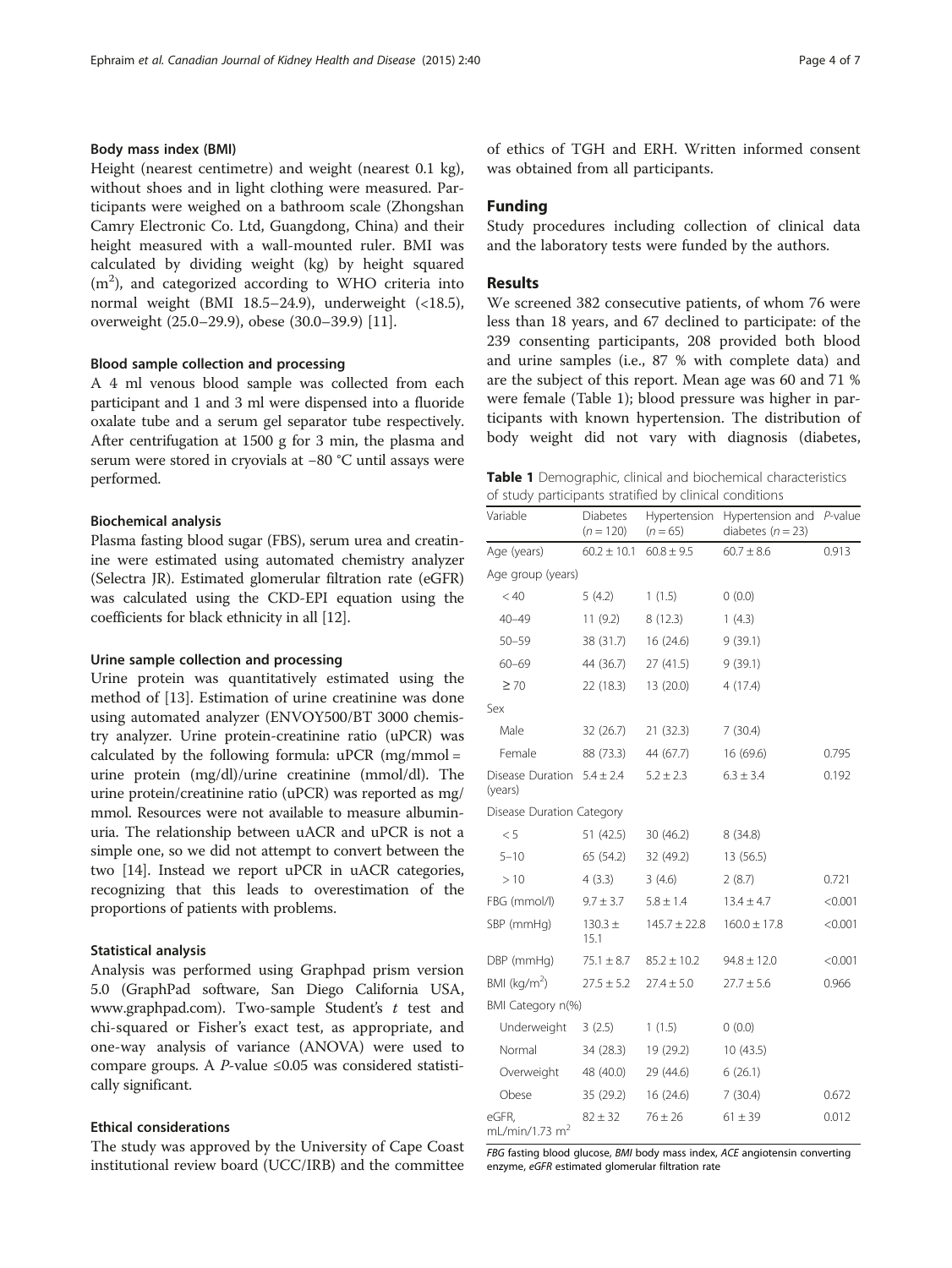hypertension or both) (Table [1](#page-3-0)). Figures [1](#page-2-0) and [2](#page-2-0) report the types of medication used by participants and the types of medications used by hypertensives and diabetics respectively.

Overall, 13 of 208 participants (6.2 %) had GFR less than 30, and 50 (24 %) had eGFR less than 60 mL/min/ 1.73  $m<sup>2</sup>$  (Table 2); 4 of 40 participants (10 %) had uPCR > 30 mg/mmol, and 43 (96 %) had uPCR 3–30 mg/ mmol. GFR less than 30 mL/min/1.73 m<sup>2</sup> and uPCR > 3 were more prevalent in those with both diabetes and hypertension than in patients with just one diagnosis (Table [3](#page-5-0)). Age and gender were similar across eGFR categories, but patients with the lowest eGFR had the highest systolic and diastolic blood pressures, and systolic blood pressure was above 140 in 17 and 26 % respectively of those in eGFR categories 3a and 3b, and in 36 % of those in eGFR category  $4$  (eGFR less than 30 mL/min/1.73 m<sup>2</sup>).

Table [3](#page-5-0) show the distribution of patients by GFR and albuminuria categories, for those with hypertension, diabetes and both diabetes and hypertension. Overall, 30 % of participants fell into the category defined by KDIGO as 'very high risk': 23 % of patients with hypertension, 27 % of patients with diabetes and 74 % of those with both diabetes and hypertension.

Multivariable predictors of the presence of CKD were diagnosis category and duration on medication, both with odds ratios around 10, but not age, gender or BMI (Table [4\)](#page-5-0).

## **Discussion**

We identified a prevalence of CKD in patients with hypertension of 22 % and in patients with diabetes of 27 %. In patients with both hypertension and diabetes, the prevalence was 74 %, and 26 % had category G4 CKD. Clinical factors associated with a greater risk of CKD were the presence of both hypertension and diabetes, and duration on medication (antidiabetic and antihypertensive).

Osafo and colleagues [\[8](#page-6-0)] reported a 47 % prevalence of CKD among patients with hypertension in Ghana, in a multicenter study conducted predominantly among people with hypertension in the Greater Accra area (known for a high prevalence of hypertension). This is higher than the overall prevalence of 30 % among our study participants, and 22 % in people with hypertension. The difference may, in part, be owing to our having used the CKD-Epi [\[12](#page-6-0)] equation rather the MDRD equation, which was used in the study by Osafo and colleagues. MDRD is known to overestimate the prevalence of CKD compared with CKD-

| Variable                               | Diabetes ( $n = 120$ ) | Hypertension $(n = 65)$ | Hypertension and diabetes ( $n = 23$ ) | Total $(n = 208)$ | $P$ -value |
|----------------------------------------|------------------------|-------------------------|----------------------------------------|-------------------|------------|
| uPCR                                   |                        |                         |                                        |                   |            |
| <3 mg/mmol                             | 102 (85.0)             | 52 (80)                 | 7(30.4)                                | 161 (77.4)        | p < 0.001  |
| 3-30 mg/mmol                           | 18 (15.0)              | 10(15.4)                | 15 (65.2)                              | 43 (20.7)         |            |
| >30 mg/mmol                            | 0(0.0)                 | 3(4.6)                  | 1(4.3)                                 | 4(1.9)            |            |
| eGFR, mL/min/1.73 m <sup>2</sup> n (%) |                        |                         |                                        |                   |            |
| $\geq 90$                              | 39 (33)                | 16(25)                  | 5(22)                                  | 60 (29)           | p < 0.001  |
| $60 - 89$                              | 54 (45)                | 39 (60)                 | 5(22)                                  | 98 (47)           |            |
| $45 - 59$                              | 15(13)                 | 1(1.5)                  | 3(13)                                  | 19(9.1)           |            |
| $30 - 44$                              | 9(7.5)                 | 5(7.7)                  | 4(17)                                  | 18(8.7)           |            |
| $15 - 29$                              | 3(2.5)                 | 4(6.2)                  | 6(26)                                  | 13(6.2)           |            |
| <15                                    | $0\ 0.0$               | 0(0.0)                  | 0(0.0)                                 | 0(0.0)            |            |
| CKD n (%)                              |                        |                         |                                        |                   |            |
| Stage 1: eGFR $\geq$ 90 + Alb          | 1(0.8)                 | 1(1.5)                  | 1(4.3)                                 | 3(1.4)            | 0.16       |
| Stage 2: eGFR 60-89 + Alb              | 4(3.3)                 | 3(4.6)                  | 3(13.0)                                | 10(4.8)           |            |
| Stage 3a: eGFR 45-59                   | 15(12)                 | 1(1.5)                  | 3(13.0)                                | 19(9.1)           |            |
| Stage 3b: eGFR 30-44                   | 9(7.5)                 | 5(7.7)                  | 4(17)                                  | 18 (8.7)          |            |
| Stage 4: eGFR15-29                     | 3(2.5)                 | 4(6.2)                  | 6(26)                                  | 13(6.3)           |            |
| Stage 5: $eGFR < 15$                   | $\mathsf{O}\xspace$    | $\mathbf 0$             | $\mathsf{O}\xspace$                    | 0                 |            |
| Total CKD, n (%)                       |                        |                         |                                        |                   |            |
| $(Stages 1-5)$                         | 32(27)                 | 14 (22)                 | 17(74)                                 | 63 (30)           |            |

Table 2 Prevalence of albuminuria, estimated glomerular filtration rate (eGFR) and stages of CKD stratified by clinical conditions

Note to authors: the reference here should be a citation and should be to the earlier version of the guidelines that used the staging terminology We include stages as described in earlier KDIGO guidelines (KDIGO [2013\)](#page-6-0) for the purposes of comparison with other studies uPCR rine protein-creatinine ratio, eGFR estimated GFR, CKD chronic kidney disease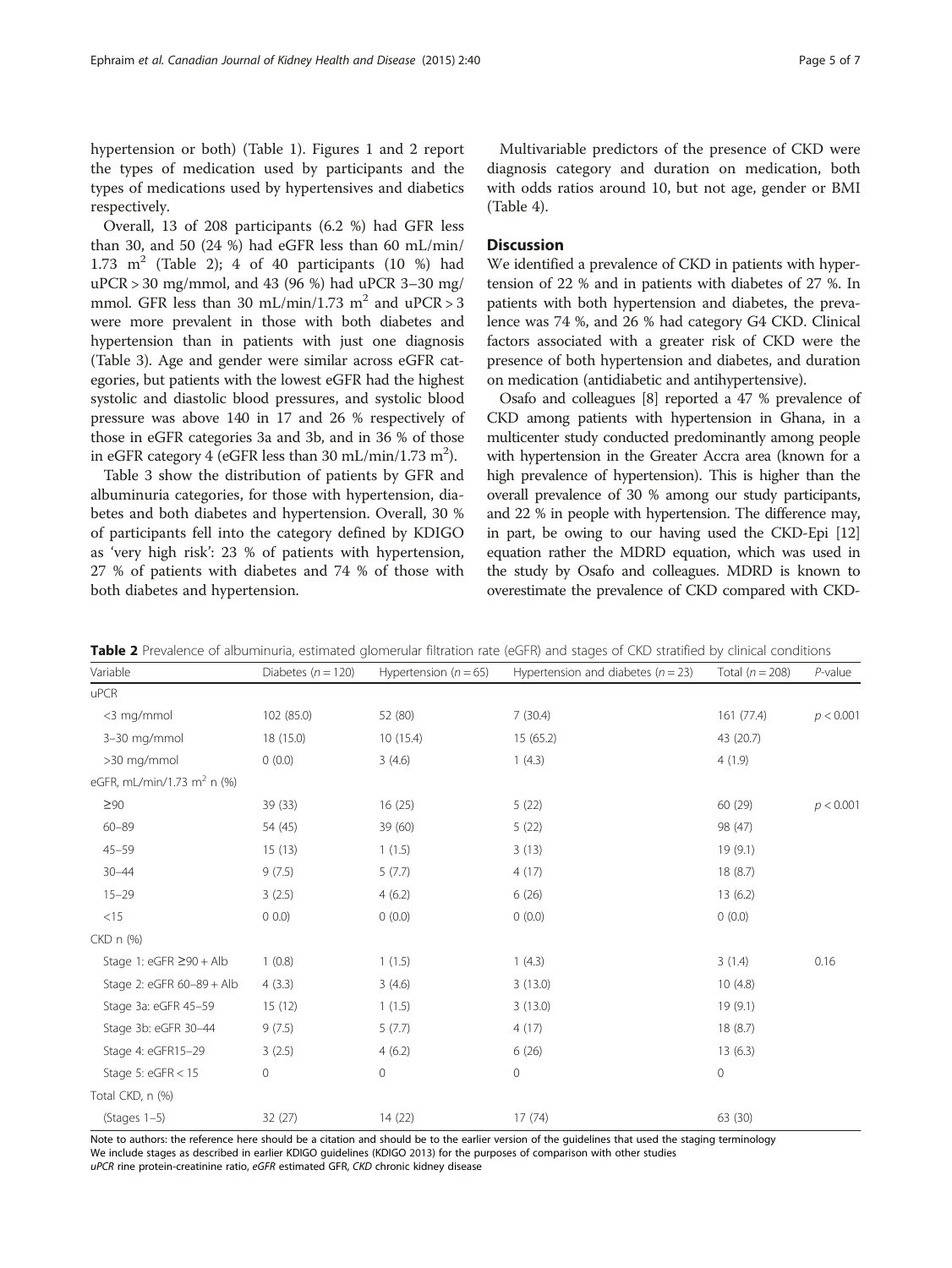Each column shows n (% within diagnosis)

Hypertension and diabetes

No patient had G5 eGFR; G1 = eGFR ≥90 G2 = eGFR 60–89, G3a = eGFR 45–59, G3b = eGFR 30–44, G4 = eGFR 15–29

Epi, and this has also been shown by Kitiyakara and colleagues in their study of the high risk population in South East Asia [\[15\]](#page-6-0). In all patients with diabetes (with or without hypertension) we observed a prevalence of 48 %, which is lower than the 80 % prevalence observed among African adults with diabetes in a cross-sectional study conducted in Tanzania by Janmohamed and colleagues [[7\]](#page-6-0). Again this is not directly comparable, with differences arising from their use of Cockroft-Gault equation to calculate the eGFR (which overestimates true GFR and underestimates prevalence); and urine albumin concentration as a measure of proteinuria (which is the recommended method of assessing proteinuria; our use of uPCR overestimates prevalence) but both these differences would result in a tendency for our prevalence by our methods to be higher than by their methods; so it may be that true differences exist. However, neither study used IDMS calibrated creatinine measurement and the direction of biases resulting from this limitation cannot be assessed.

Osafo and colleagues [[8\]](#page-6-0) observed a 51 % prevalence of CKD in patients with coexistent diabetes and hypertension, based on data from 712 participants in a multicenter study in Accra, Ghana, and we observed 74 % prevalence of CKD in our participants. Since their use of the MDRD formula would have biased their findings

**Table 4** Multivariable associations of clinical variables with CKD in high-risk population

| Variable                     | OR (95 % CI)         | P-value |
|------------------------------|----------------------|---------|
| Gender                       |                      |         |
| Male <sup>a</sup>            | Referent             |         |
| Female                       | $1.63(0.82 - 3.24)$  | 0.167   |
| Age group                    |                      |         |
| $<$ 40 <sup>a</sup>          | Referent             |         |
| $40 - 49$                    | $0.88$ (0.07-10.46)  | 0.921   |
| $50 - 59$                    | 2.16 (0.24-19.75)    | 0.496   |
| $60 - 69$                    | 2.41 (0.27-21.67)    | 0.433   |
| $\geq 70$                    | 2.80 (0.30-26.42)    | 0.369   |
| Condition                    |                      |         |
| HPT <sup>a</sup>             | Referent             |         |
| <b>DM</b>                    | 1.33 (0.65-2.71)     | 0.442   |
| DM/HPT                       | 10.32 (3.43-31.09)   | 0.000   |
| BMI n (%)                    |                      |         |
| Underweight <sup>®</sup>     | Referent             |         |
| Normal                       | $0.14(0.01 - 1.47)$  | 0.102   |
| Overweight                   | $0.14(0.01 - 1.45)$  | 0.1     |
| Obese                        | $0.13(0.01 - 1.31)$  | 0.083   |
| Duration on medication       |                      |         |
| $\leq$ 5 <sup>a</sup>        | Referent             |         |
| $5 - 10$                     | $1.01(0.54 - 1.87)$  | 0.989   |
| >10                          | 8.96 (1.74-46.10)    | 0.009   |
| Diabetes medication          |                      |         |
| Non-diabetics                | Referent             |         |
| Insulin                      | $1.10(0.48 - 2.55)$  | 0.818   |
| OHA                          | $0.541(0.28 - 1.05)$ | 0.069   |
| Anti-hypertensive medication |                      |         |
| Non-hypertensive             | Referent             |         |
| $ACE-I$                      | $0.55(0.21 - 1.45)$  | 0.225   |
| β-blocker                    | $0.51(0.22 - 1.20)$  | 0.124   |

towards a greater incidence of CKD, it is possible that the prevalence is truly higher in this group in Ghana.

Good blood pressure control and ACE inhibitors are known to have a reno-protective effect, particularly in people with albuminuria [[16](#page-6-0)]. In our study, 30 % overall, 11.1 % of people with diabetes and hypertension, 9.2 % of people with albuminuria and hypertension received ACE inhibitor therapy. We are unable to determine from our study to what extent this relatively low prevalence represents true contraindications or previous adverse effects, or whether this is a possible missed treatment opportunity that results from the economic costs of the drug (most of which are borne by the patients) or a

(<3 mg/mmol) (3–30 mg/mmol) (>30 mg/mmol)

<span id="page-5-0"></span>Table 3 Prevalence of albuminuria and estimated glomerular

G1 15 (23) 1 (2) 0 (0)  $G2 \t36 (55) \t2(3) \t1(2)$ G3a 1 (2) 0 (0) 0 (0) G3b 0 (0) 4 (6) 1 (2) G4 0 (0) 3 (5) 1 (2)

G1 38 (32) 1 (1) 0 (0) G2  $50 (42)$   $4 (3)$   $0 (0)$ G3a  $11 (9)$  4 (3) 0 (0) G3b 3 (3) 6 (5) 0 (0)  $G4 \tO(0)$  3 (3) 0 (0)

G1 4 (17) 1 (4) 0 (0)  $G2 \t2 (9) \t3 (13) \t0 (0)$ G3a  $0 (0)$  3 (13) 0 (0) G3b 1 (4) 3 (13) 0 (0)  $G4 \tO(0)$  5 (22) 1 (4)

filtration rate (eGFR) stratified by clinical conditions

Condition uPCR

Hypertension

Diabetes